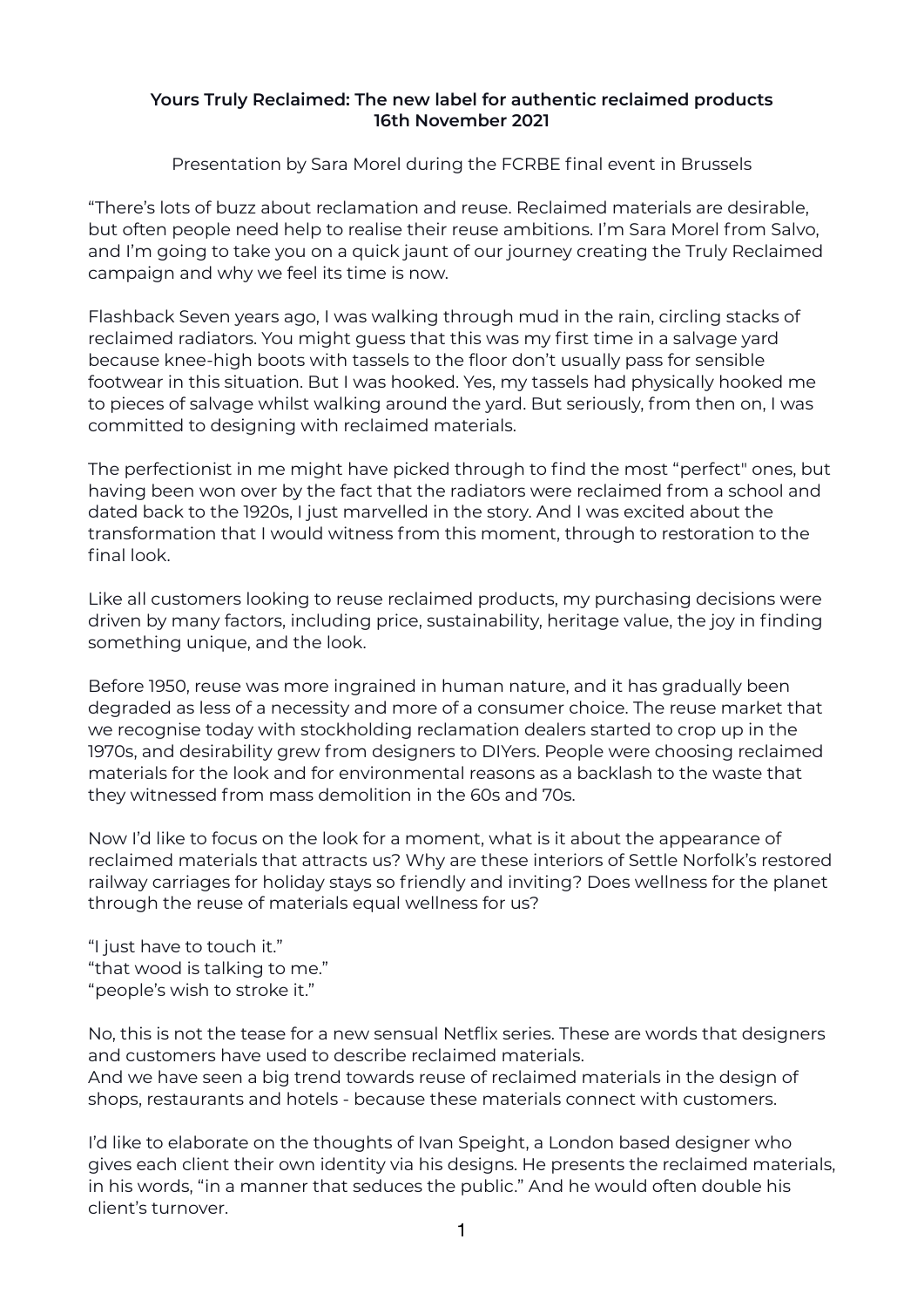The look, is of course, just one part of the sensory difference we get from reclaimed materials. Like us, they have a past, whether their story spans continents and across many decades or if the material was recently dismantled and reused on the same site. Reclaimed materials have a story to communicate that gives us a unique sensory perception.

During a 2016 TEDx talk Creating Meaningful Memories Through Sensory Experiences, Rebekah Matheny of Ohio State University outlined the importance of designing with purpose to create engaging spaces which speak to the customer. Her research couples the sensory perception of reclaimed materials in hospitality and retail spaces to make a case for design that is both sustainable, and commercially successful. For example, Rebekah's research shows that the use of reclaimed wood sets the customer at ease.

Truly Reclaimed wood connects to customers on a human level. Her case studies show that whether conscious or subconscious, reclaimed interiors help humanise a brand.

She uses Starbucks as an example with some great case studies for the reuse of authentic salvaged materials, but there are also many coffee shops, including some Starbucks that use fake reclaimed to get the look.

Now I'll admit that most customers grabbing a coffee won't be examining the fact that marks of wear don't usually come in perfect formations. But there is something about the feeling of being too perfect that doesn't sit easily with us as humans.

I don't know how many of you can remember the evolution of the Starbucks logo but their current, albeit still simplified logo was revised to humanise the face of the Siren and make it more asymmetrical, less perfect and more approachable.

Like all consumer decisions, they are intertwined with different drivers for different people. But the rising commercial appeal has led to a rise in faked reclaimed materials.

Reproduction of antiques is nothing new, but by the mid-2000s reuse became recognised as "the reclaimed look" and demand was outstripping supply. People began seeking cheaper faked alternatives. Beyond misleading customers with pretend eco-friendliness, the issue is the environmental cost, not simply of the new, but the additional cost of making the new look reclaimed. Without a strong and varied reuse market there is also a danger that high-value materials may follow lower value routes like recycling or be disposed of.

So how do we know what is true? Sometimes looks deceive us. Take one of the reclamation businesses we visited in Wales. Cardiff Reclamation had no online presence until we visited them and added them to the new UK&Ireland500 directory as part of this project. Even Google was confused as their geo location had been linked to a totally unrelated sister business. To today's customer, can this business be trusted as they have no website, no Instagram? Does that mean that their stocks of materials don't have stories? It just so happened that they had plenty. As my colleague Becky and I approached the docks in Cardiff, we discovered one of the largest salvage yards with everything from fine sanitary ware to architectural woodwork and one of the biggest collections of doors we saw on our visits.

Now take one of Europe's largest manufacturers of new construction materials that use words like 'heritage', 'olde', 'antique' and even 'reclaimed' in their product names of new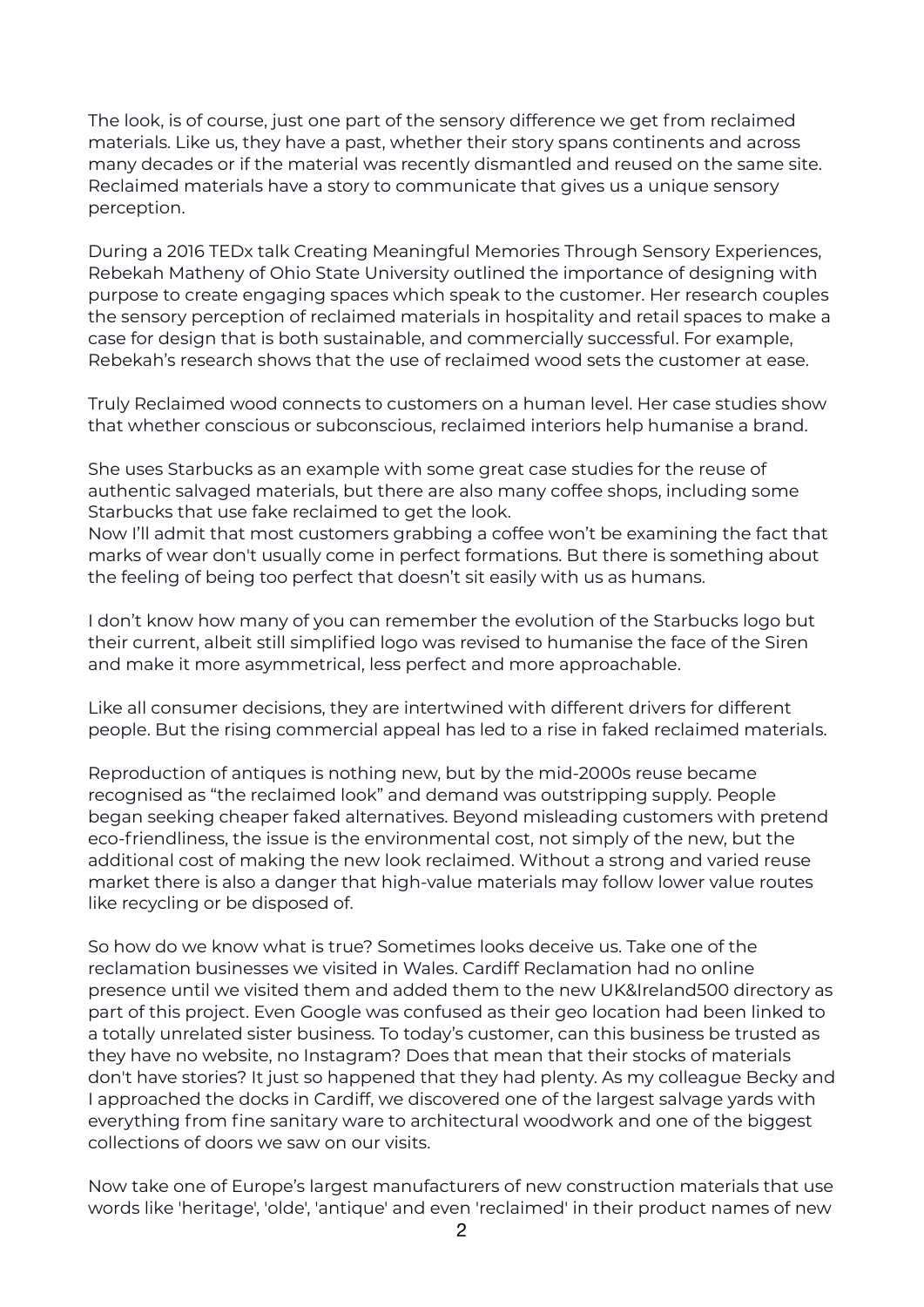materials that are made to look characterful and aged. Many reclamation businesses offer some reproduction items, but the importance is that they distinguish them for the customer to choose freely. This is part of our ethical Salvo Code, a peer-reviewed community of businesses that meet high standards in responsible sourcing.

This new material manufacturer doesn't set the customer up for a free choice. Instead, they publish warnings about the dangers of working with reclaimed to fight off the competition with statements like "it is better to fake it with new." It's a free market, customers must have the choice to decide which products suit their requirements and their budget, but it also needs to be a fair market.

Now before I unveil our Truly Reclaimed label, I'm taking you to McDonalds on the side of a motorway. Don't judge me! I might add that the only reason I was there was because we needed to charge our electric car, and as it happens the groundkeeper told us that McDonalds is speedily installing as many electric chargers as possible.

However tenuous the connection between this fake exterior and truly reclaimed wood, the fact that they are looking to attract eco-conscious customers might somehow explain the look of their design choice. So although this is an extremely vague impression of reclaimed wood. It shows that reclaimed is a brand worth protecting. These examples all show that it is hard for the customer to navigate and know what deserves their trust, and that's where Truly Reclaimed comes in.

The new Truly Reclaimed label verifies that a product or batch of material is genuinely reclaimed. Salvaged materials have always been celebrated for their connection with history, but they are increasingly recognised for the environmental value that reuse brings to projects. So the label provides assurance that an item is genuinely reclaimed and therefore offers a genuine reduction in carbon emissions.

The Truly Reclaimed campaign will increase the visibility of reclaimed products. You'll also notice the QR code as the aim of the label is not only to verify authenticity, but also connect people to the products they are buying, or experiencing in the places they visit that feature Truly Reclaimed materials.

The information accessed through the unique QR codes can range from the past life of the material to reclamation rescue stories to the embodied carbon that was saved through reuse.

The label provides confidence to;

- an owner planning reuse
- a specifier who would like certainty
- a designer keen to be eco-friendly
- And a visitor interested in the story and environmental benefit of reuse

The Truly Reclaimed label has grown from Salvo's experience regulating and administering the Salvo Code for high standards in responsible sourcing since 1995.

The new label was first conceived by Salvo in 2012, and subsequent market research supported by the UK's Building Research Establishment proved favourable for continued development. But funding was later cut, so it wasn't until Rotor invited us to be part of the futuREuse FCRBE project that work could continue.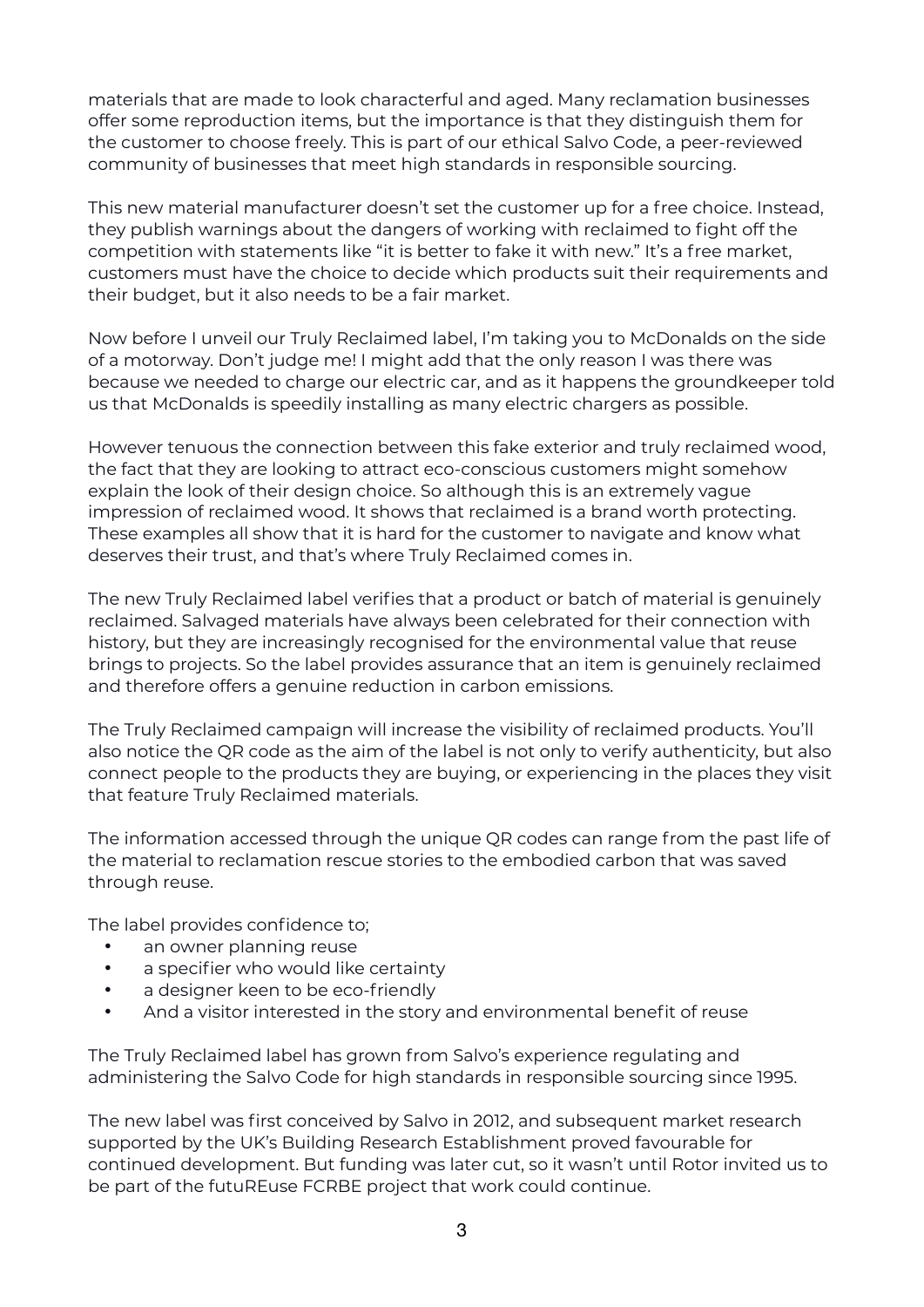We're pleased to say that the label is currently in a soft launch with some Salvo Code members using the label in their showrooms, including BCA, a major reclamation business in France.

Dealers are also reaching out to hospitality spaces to carry the Truly Reclaimed label on pieces they have supplied. So far, items range from doors to urinals, and you can see here that early tests to laser print the logo and QR codes onto different materials have been pretty successful.

It is up to the owner of the premises, say a shop or restaurant and the dealer supplying the Truly Reclaimed materials whether they join a map of eco-conscious destinations. They can also choose whether or not they wish to display a QR code, and that information can vary from - basic details about reuse and environmental benefits - to the provenance and specific carbon savings of reusing that product or batch of material.

Often information is lost with the exchange of owner, but the label can speak of history or processes to immerse curious customers in the stories and impact of reuse. The mission is to encourage more business for sustainable companies and to grow awareness of the vast amount of reclamation and reuse which is unrecorded and therefore goes unnoticed.

We also see the future potential in the label for projects and professionals that want their commitment to reuse recognised. The label may document a long journey from dismantling to reclamation yard, or it may also record a simpler switch from demolition to reuse on the same site or another nearby site by an architect or engineer.

By amplifying the voice of the reuse economy we can improve the impact of our shops, workspaces, hospitality and entertainment spaces. Now more than ever people want to trust the built environments they visit and the brands they buy from.

The phrase 'circular economy' in practice often means recycling and not reusing which means embodied energy is lost. We prefer the term 'reuse economy' which has a much clearer aim.

By linking products to protocols and allowing people to easily see and share the stories behind reuse, Truly Reclaimed builds trust. We have definitely reached a tipping point, customers are savvy and most people want to reduce waste. It's not enough for companies to shout about their eco-credentials, customers want you to help them reduce their carbon footprint and inspire their choices.

Just because we're talking about the reuse of old things, it doesn't mean that they can't incorporate technological capability and new desirability. If you've got a smartphone, please try scanning the QR code now. Truly Reclaimed.org and the French website Reemploi Atteste will be populated to hold everything about the label.

As it grows there is the potential for take-back schemes and deeper reclaimed product declarations if it is deemed that RPDs will generate more reuse. But the focus for launch is on the consumer-facing angle of the label because that's where we see the immediate potential with the power of the campaign to influence decisions in construction.